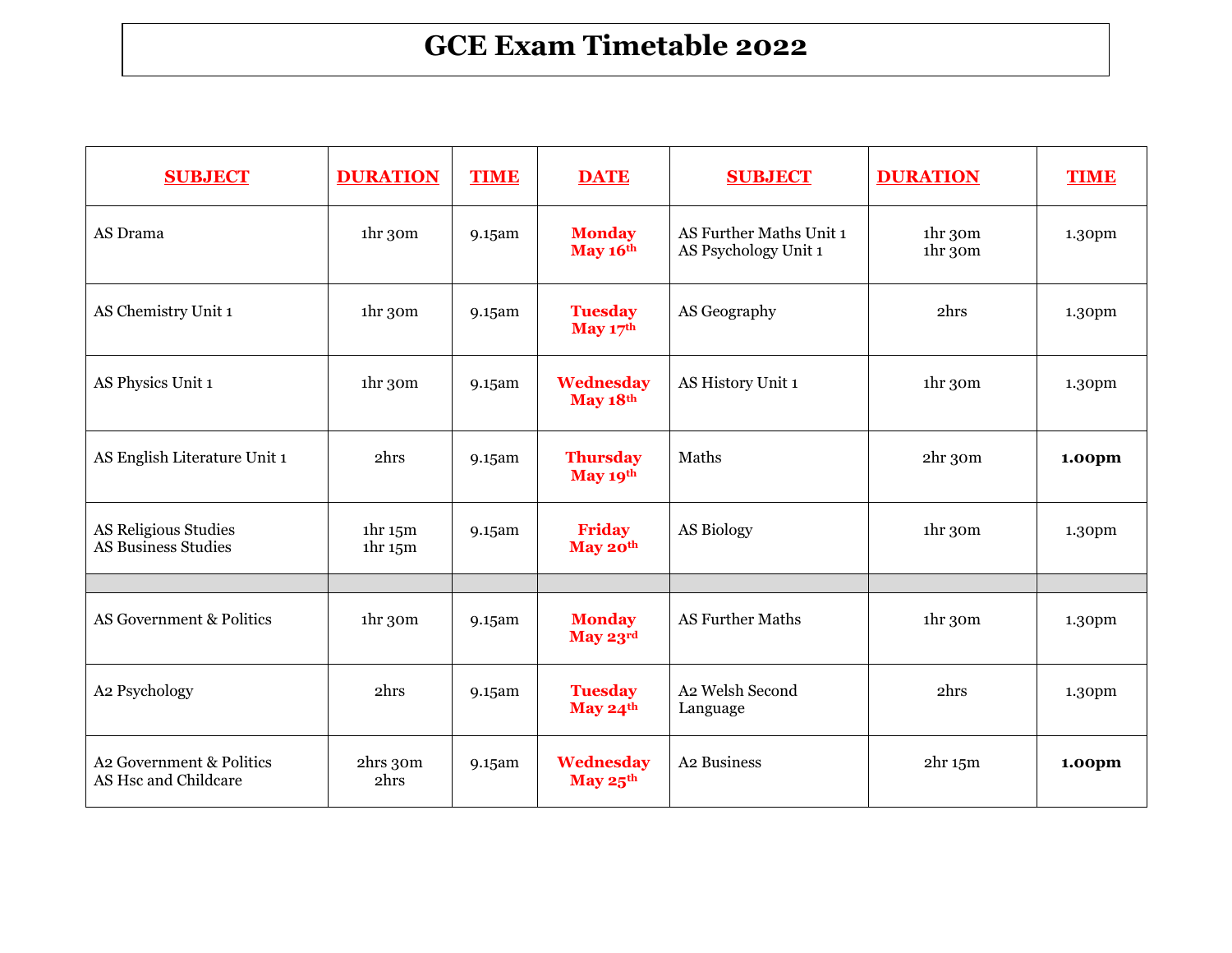| A2 History                                                                                       | 1 <sup>hr</sup> 45 <sup>m</sup>                    | 9.15am | <b>Thursday</b><br>May 26th  | A2 Physics<br>AS Further Maths<br>AS Psychology                                                     | 2 <sup>hr</sup> 15 <sup>m</sup><br>1hr 30m<br>1 <sup>hr</sup> 15 <sup>m</sup> | 1.00pm<br>1.30pm<br>1.30pm                                 |  |  |
|--------------------------------------------------------------------------------------------------|----------------------------------------------------|--------|------------------------------|-----------------------------------------------------------------------------------------------------|-------------------------------------------------------------------------------|------------------------------------------------------------|--|--|
| AS Geography                                                                                     | ihr 30m                                            | 9.15am | <b>Friday</b><br>May $27th$  | AS Chemistry                                                                                        | 1hr 30m                                                                       | 1.30pm                                                     |  |  |
| <b>HALF TERM</b>                                                                                 |                                                    |        |                              |                                                                                                     |                                                                               |                                                            |  |  |
| <b>AS History</b><br>AS Physics<br>A2 Biology                                                    | 1 <sup>hr</sup> 45 <sup>m</sup><br>ihr 30m<br>2hrs | 9.15am | <b>Monday</b><br>June 6th    |                                                                                                     |                                                                               |                                                            |  |  |
| <b>AS Business</b><br>A2 English Literature Unit 2<br>AS English Literature Unit 3<br>A2 Spanish | 2hr<br>2hr<br>2hr<br>2hr                           | 9.15am | <b>Tuesday</b><br>June 7th   | AS Government & Politics<br>A <sub>2</sub> Maths                                                    | 1hr 30m<br>2hr 30m                                                            | 1.30pm<br>1.00pm                                           |  |  |
| AS Religious Studies Unit 2<br>A2 Psychology                                                     | 1 <sup>hr</sup> 45 <sup>m</sup><br>ihr 30m         | 9.15am | Wednesday<br><b>June 8th</b> | A2 Geography<br>AS Maths                                                                            | 2hrs<br>1 <sup>hr</sup> 45 <sup>m</sup>                                       | 1.30pm                                                     |  |  |
| A2 Business<br>A2 Religious Studies                                                              | 2 <sup>hr</sup> 15 <sup>m</sup><br>1hr 30m         | 9.15am | <b>Thursday</b><br>June 9th  | AS Biology<br>A2 Chemistry<br>A2 Product Design<br>A <sub>2</sub> Drama<br>A2 Government & Politics | 1hr 30m<br>1 <sup>hr</sup> 45 <sup>m</sup><br>2hr 30m<br>2hr 30m<br>2hr 30m   | 1.30pm<br>1.30pm<br>1.00pm<br>1.00 <sub>pm</sub><br>1.00pm |  |  |
| A2 History                                                                                       | 1 <sup>hr</sup> 45 <sup>m</sup>                    | 9.15am | <b>Friday</b><br>June 10th   | A2 Physics                                                                                          | 1 <sup>hr</sup> 35 <sup>m</sup>                                               | 1.30pm                                                     |  |  |
|                                                                                                  |                                                    |        | <b>Monday</b><br>June 13th   |                                                                                                     |                                                                               |                                                            |  |  |